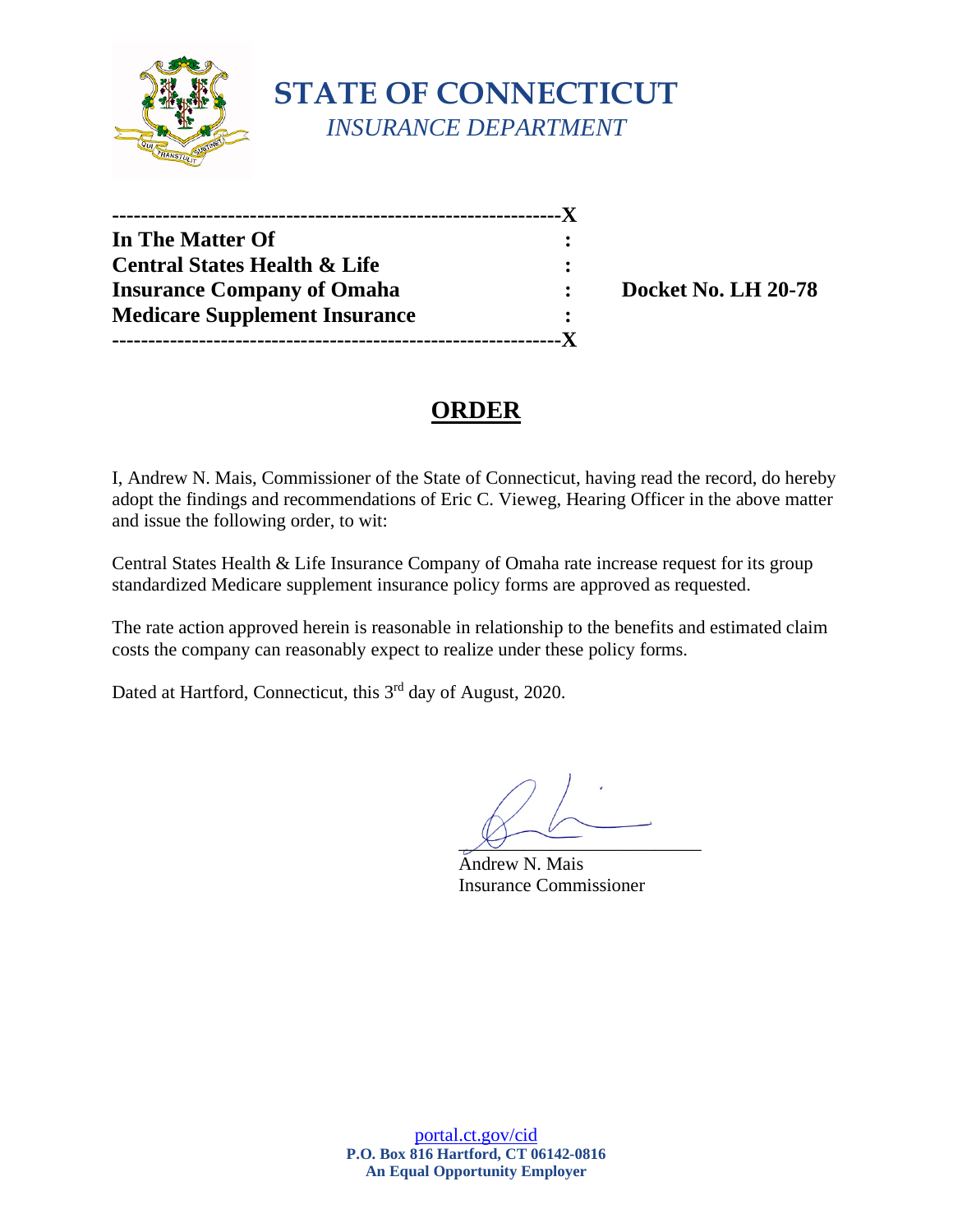

**STATE OF CONNECTICUT** *INSURANCE DEPARTMENT*

| ------------------------------------    |           |  |
|-----------------------------------------|-----------|--|
| In The Matter Of                        |           |  |
| <b>Central States Health &amp; Life</b> | ٠         |  |
| <b>Insurance Company of Omaha</b>       | $\bullet$ |  |
| <b>Medicare Supplement Insurance</b>    |           |  |
| ---------------------------------       |           |  |

**Insurance Company of Omaha : Docket No. LH 20-78** 

## **PROPOSED FINAL DECISION**

### **I. INTRODUCTION**

The Insurance Commissioner of the State of Connecticut is empowered to review rates charged for individual and group Medicare supplement policies sold to any resident of this State who is eligible for Medicare. The source for this regulatory authority is contained in Chapter 700c and Section 38a-495a of the Connecticut General Statutes.

After due notice, a hearing was held at the Insurance Department in Hartford, CT on Thursday, July 23, 2020, to consider whether or not the rate increases requested by Central States Health & Life Insurance Company of Omaha on its Group Medicare supplement insurance business should be approved.

No members from the general public attended the hearing.

No company representatives from Central States Health & Life Insurance Company of Omaha attended the hearing.

The hearing was conducted in accordance with the requirements of Section 38a-474, Connecticut General Statutes, the Uniform Administrative Procedures Act, Chapter 54 of Section 38a-8-1 et seq. of the Regulations of Connecticut State Agencies.

A Medicare supplement policy is a private health insurance policy sold on an individual or group basis, which provides benefits that are additional to the benefits provided by Medicare. For many years Medicare supplement policies have been highly regulated under both state and federal law to protect the interests of persons eligible for Medicare who depend on these policies to provide additional coverage for the costs of health care.

Effective December 1, 2005, Connecticut amended its program of standardized Medicare supplement policies in accordance with Section 38a-496a of the Connecticut General Statutes, and Sections 38a-495a-1 through 38a-495a-21 of the Regulations of Connecticut Agencies. This program, which conforms to federal requirements, provides a "core"

> [portal.ct.gov/cid](https://portal.ct.gov/cid) **P.O. Box 816 Hartford, CT 06142-0816 An Equal Opportunity Employer**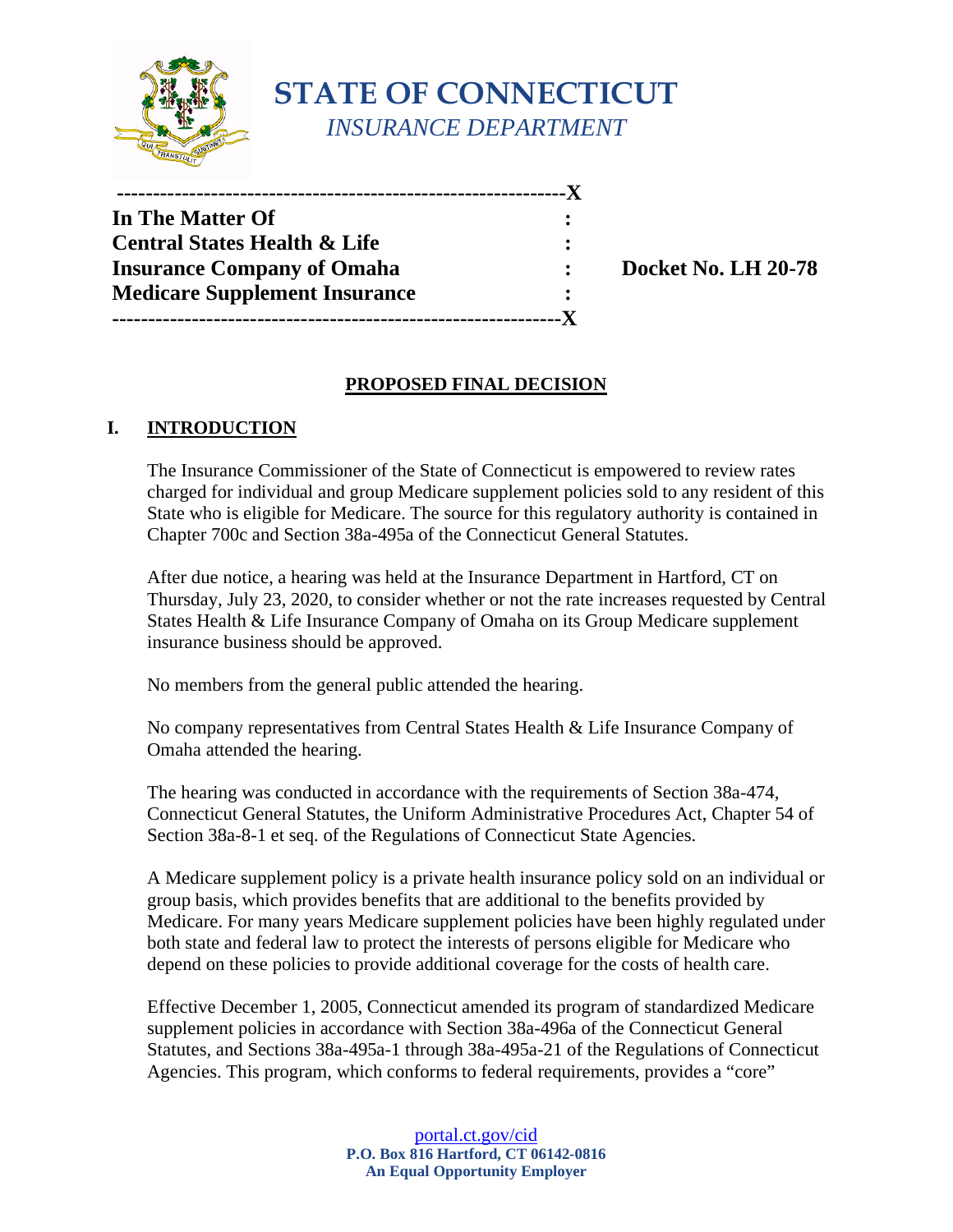package of benefits known as Plan A. Insurers may also offer any one or more of eleven other plans (Plans B through N).

Effective January 1, 2006, in accordance with Section 38a-495c of the Connecticut General Statutes (as amended by Public Act 05-20) premiums for all Medicare supplement policies in the state must use community rating. Rates for Plans A through N must be computed without regard to age, gender, previous claims history or the medical condition of any person covered by a Medicare supplement policy or certificate.

The statute provides that coverage under Plans A through N may not be denied on the basis of age, gender, previous claims history or the medical condition of any covered person. Insurers may exclude benefits for losses incurred within six months from the effective date of coverage based on a pre-existing condition.

Effective October 1, 1998, carriers that offer Plan B or Plan C must make these plans as well as Plan A, available to all persons eligible for Medicare by reason of disability.

Insurers must also make the necessary arrangements to receive notice of all claims paid by Medicare for their insureds so that supplement benefits can be computed and paid without requiring insureds to file claim forms for such benefits. This process of direct notice and automatic claims payment is commonly referred to as "piggybacking" or "crossover".

Sections 38a-495 and 38a-522 of the Connecticut General Statutes, and Section 38a-495a-10 of the Regulations of Connecticut Agencies, state that individual and group Medicare supplement policies must have anticipated loss ratios of 65% and 75%, respectively. Under Sections 38a-495-7 and 38a-495a-10 of the Regulations of Connecticut Agencies, filings for rate increases must demonstrate that actual and expected losses in relation to premiums meet these standards, and anticipated loss ratios for the entire future period for which the requested premiums are calculated to provide coverage must be expected to equal or exceed the appropriate loss ratio standard.

Section 38a-473 of the Connecticut General Statutes provides that no insurer may incorporate in its rates for Medicare supplement policies factors for expenses that exceed 150% of the average expense ratio for that insurer's entire written premium for all lines of health insurance for the previous calendar year.

## **II. FINDING OF FACT**

After reviewing the exhibits entered into the record of this proceeding, the testimony of the witnesses, and utilizing the experience, technical competence and specialized knowledge of the Insurance Department, the undersigned makes the following findings of fact:

1. Central States Health & Life Company of Omaha (CSO) has requested a 7% rate increase on all of its group standardized Medicare supplement plans: Plan A, B, C, D and F with Form numbers S48 C, S49 C, S50 C, S51 C and S53 C respectively.